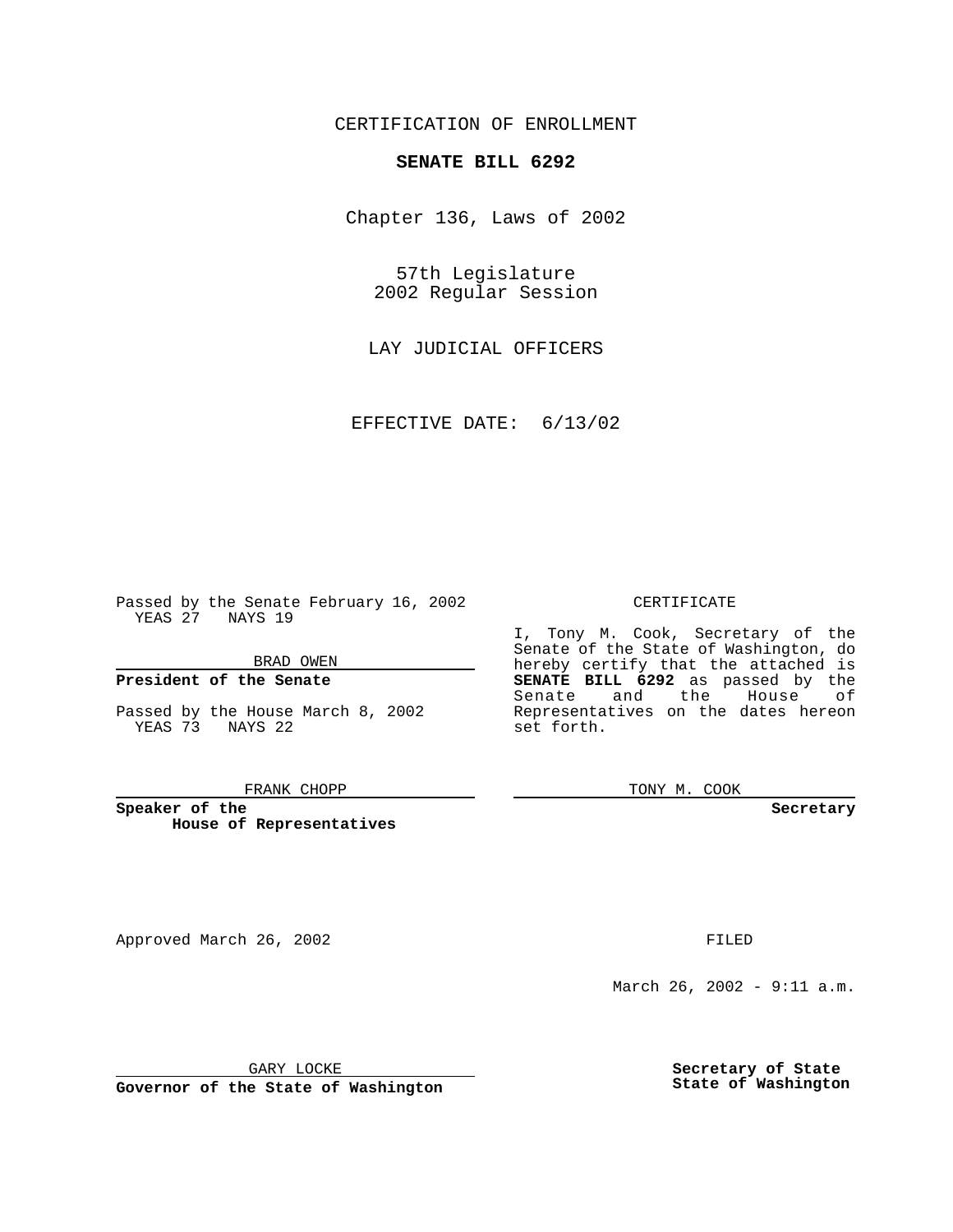# **SENATE BILL 6292** \_\_\_\_\_\_\_\_\_\_\_\_\_\_\_\_\_\_\_\_\_\_\_\_\_\_\_\_\_\_\_\_\_\_\_\_\_\_\_\_\_\_\_\_\_\_\_

\_\_\_\_\_\_\_\_\_\_\_\_\_\_\_\_\_\_\_\_\_\_\_\_\_\_\_\_\_\_\_\_\_\_\_\_\_\_\_\_\_\_\_\_\_\_\_

Passed Legislature - 2002 Regular Session

**State of Washington 57th Legislature 2002 Regular Session**

**By** Senators Kline and Johnson

Read first time 01/14/2002. Referred to Committee on Judiciary.

1 AN ACT Relating to authorizing lay judicial officers; and amending 2 RCW 3.34.060 and 3.50.040.

3 BE IT ENACTED BY THE LEGISLATURE OF THE STATE OF WASHINGTON:

 **Sec. 1.** RCW 3.34.060 and 1991 c 361 s 1 are each amended to read as follows: To be eligible to file a declaration of candidacy for and to serve as a district court judge, a person must: (1) Be a registered voter of the district court district and electoral district, if any; and (2) Be either: (a) A lawyer admitted to practice law in the state of Washington; 12 or 13 (b) ((A person who has been elected and has served as a justice of the peace, district judge, municipal judge, or police judge in 15 Washington; or  $\left(\frac{e}{c}\right)$ ) In those districts having a population of less than five 17 thousand persons, a person who has taken and passed by January 1, 2003, 18 the qualifying examination for ((the office of district judge)) a lay